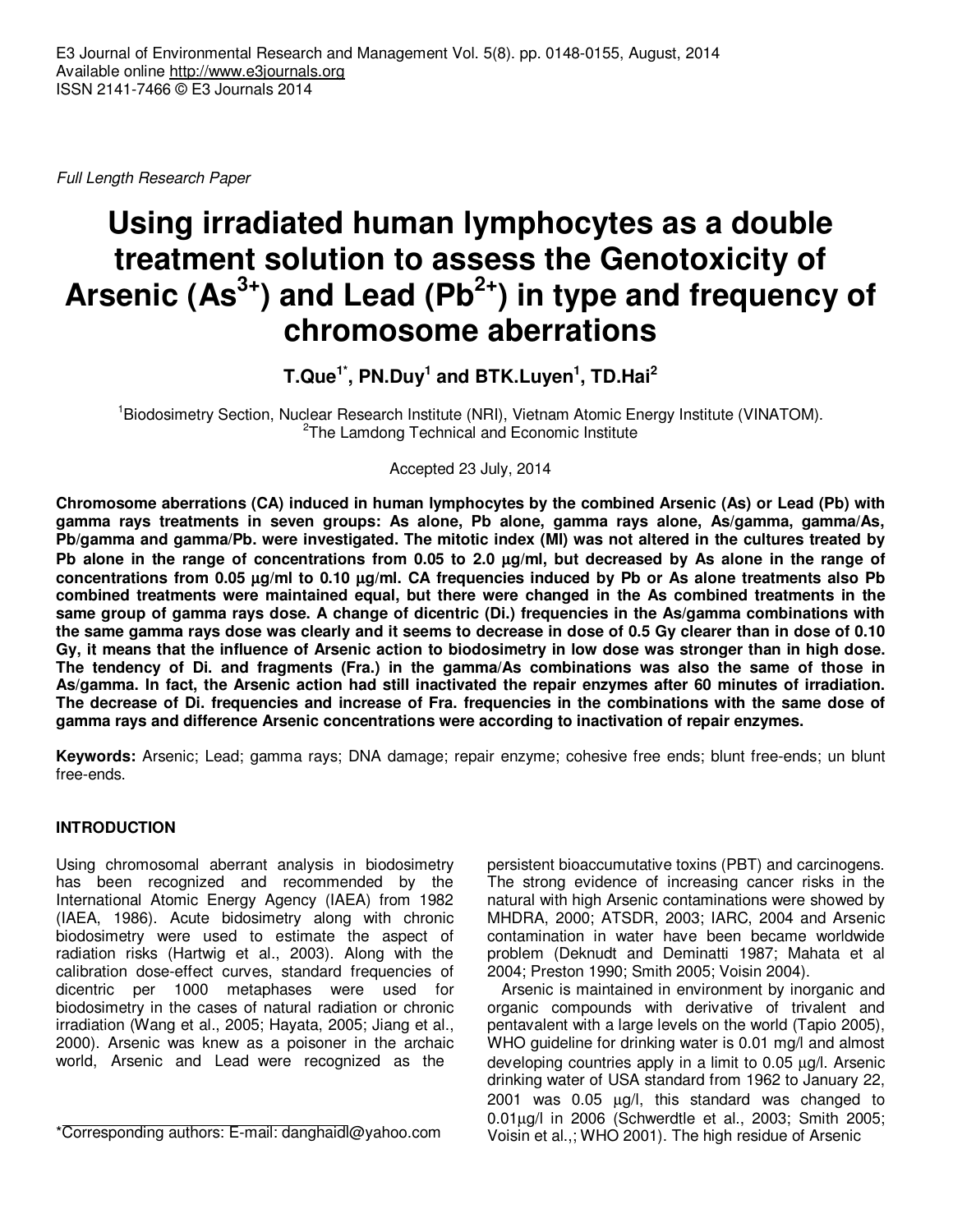was detected in protein and some human organs such as teeth, nail, hair, urine which have been used as the biomarkers for estimating of Arsenic contamination in the high background areas (Basu et al., 2005; Preston 1984)

## **Genotoxic effect**

one of the most important biomarkers to assert the relationship between Arsenic and cancer was also detected in the recent cytogenetic studies. The significant high frequencies of DNA damage, chromosome aberrations, micronuclei, chromatid breaks in lymphocytes of the residents who lived in the high arsenic background contamination were observed in West Bengal, India 2003, 2004, 2005 (Basu et al., 2005; Mahata et al., 2003; Mahata et al 2004), Lukhuni gorve, Russian 2005, Antofagasta, Chile 2004, 2005 (Martinez et al.. $)$ .

For *in vitro* study, the significant difference on DNA damage frequencies, chromosome aberrations, micronuclei, and chromatid breaks induced in the cell lines and human lymphocytes between control and treatment, between low and high Arsenic concentration were observed.

The observed data of Dopp 2004, 2005 on inorganic and organic Arsenic in trivalent and pentavalent compounds with different concentrations for CHO-9 cell line, fibroblasts cells and hepatoma cells showed that frequencies of micronucleus, chromosome aberrations, and sister chromatid exchanges depended on kind of cell and types or concentrations of Arsenic.

The Arsenic compounds in the trivalent oxidation state exhibit the strongest genotoxic effects. Dopp showed that the viability was significantly decreased incubation (1h) of the cells with 1  $\mu$ M As(i)(III) or 1  $\mu$ M As(i)(V) but with 500 µM MMA(III) or 100 µM MMA(V) (Deknudt and Deminatti 1978; Dopp et al., 2004). In the data of Hamadedeh 2002, Schwedtle 2003, Hadi 2003, Arsenic concentrations in a range of 0 - 5 µM were not aspect to survival of cells (Hartwig et al.,2003; Jha et al.,1992; Mahata et al., 2003; Jiang et al.,). In the effort to find out the impact mechanism of Arsenic in molecular level have been conducted.

The observed data showed that Arsenic is a repair inhibited agent of DNA damages. In 1997, with the genetic evidence, Flessel suggested that Arsenic, chromium, and molybdenum compounds may be influenced to the accuracy of DNA repair processes in microorganisms (Dopp et al., 2005). Hamadeh 2002, detected in 0.005-5 µM of As(III) concentrations, gene expressions associated with DNA repair (e.g., p53 and Damage-specific DNA-binding protein 2) decreased and gene expressions indicate the cellular response to oxidative stress increased in normal human epidermal keratinocytes (Hartwig et al.,)

The environmental contamination from Lead is a big

problem on the world. Lead concentration in drinking water standard in Vietnam from 1995 was 0.05 µg/l. The high frequencies of micronuclei in V79 cell line treated with Lead chlorite 1.1 μM/l or Lead acetate 1.1 μM/l or Lead acetate 0.05 µM/l were detected by Bonaker (2005) (Bonacker et al., 2004). The significant difference of micronuclei and chromatid breaks in human melanoma cells treated with Lead acetate 10 µM/l was detected by Poma (2003) (Poma et al., 2003). Wozniak (2003) detected the single, double DNA strand breaks and DNA-protein crosslinks in the cells treated with Lead acetate 100 µM/l (Schwerdtle et al.,). Deknude (1978) showed that Lead acetate have the genotoxicity for human lymphocytes in 100 µM/l concentration and Lead chlorite induced dicentric aberrations higher than Lead acetate 3 folds in 30  $\mu$ M/l concentration (Deknudt and Deminatti).

Jha1992, using peripheral blood lymphocytes for Sodium Arsenite (SA) treatment alone and combination by X rays showed that SA interfered with the DNA repair process, presumably by inhibiting the ligase activity, increase in the DNA replication-dependent processes, chromatid aberrations and SCEs and enhancement of the X-ray and UV-induced chromosomal damage (Martinez et al., 2005).

Hartwig 1997, treated As(III) in 2.5 µM concentration and higher on UV irradiated to human fibroblast cell lines: 2 repair-proficient and 1 repair-deficient estimated that both of the global genome repair pathway and the transcription-coupled repair pathway are affected by Arsenite (Jha et al., 1992). In a single dose of As(III) 0-5  $\mu$ M in 24 hours or UV 5 J/m<sup>2</sup> and combination of As before 24 hours UV treated to TK6 human lymphoblastoid cells (heterozygous at TK locus). Danaee 2004, showed that pre-treatment with As(III) specifically inhibited the repair of UV-induced pyrimidine dimerrelated DNA damage.

Arsenic impairs the nucleotide excision repair pathway and leads to enhance UV mutagenesis (Wang et al., 2005). Chen 2005, with observation of the apoptotic effect was normal in human keratinocytes treated with 1  $\mu$ M As, UVB 50 mj/cm<sup>2</sup> and UVB/As, but not normal with As/UVB, sodium arsenite decreased the pro-apoptotic effects induced by UVB (Chen et al., 2005).

In the pact that, while doubt of Arsenic causing directly DNA damage is presented, the evidence of the combinative treatment between Arsenic and mutagenic agents such as X ray, UV showed that in the nonecytogenotoxic concentrations of As (III) well known as the factor inhibited cell cycle progression, genome repair pathway, transcription couple repair pathway, nucleotid excision repair pathway.

## **MATERIALS AND METHODS**

## **Materials**

Lymphocytes from peripheral blood of healthy donors were treated with Arsenic and gamma rays in single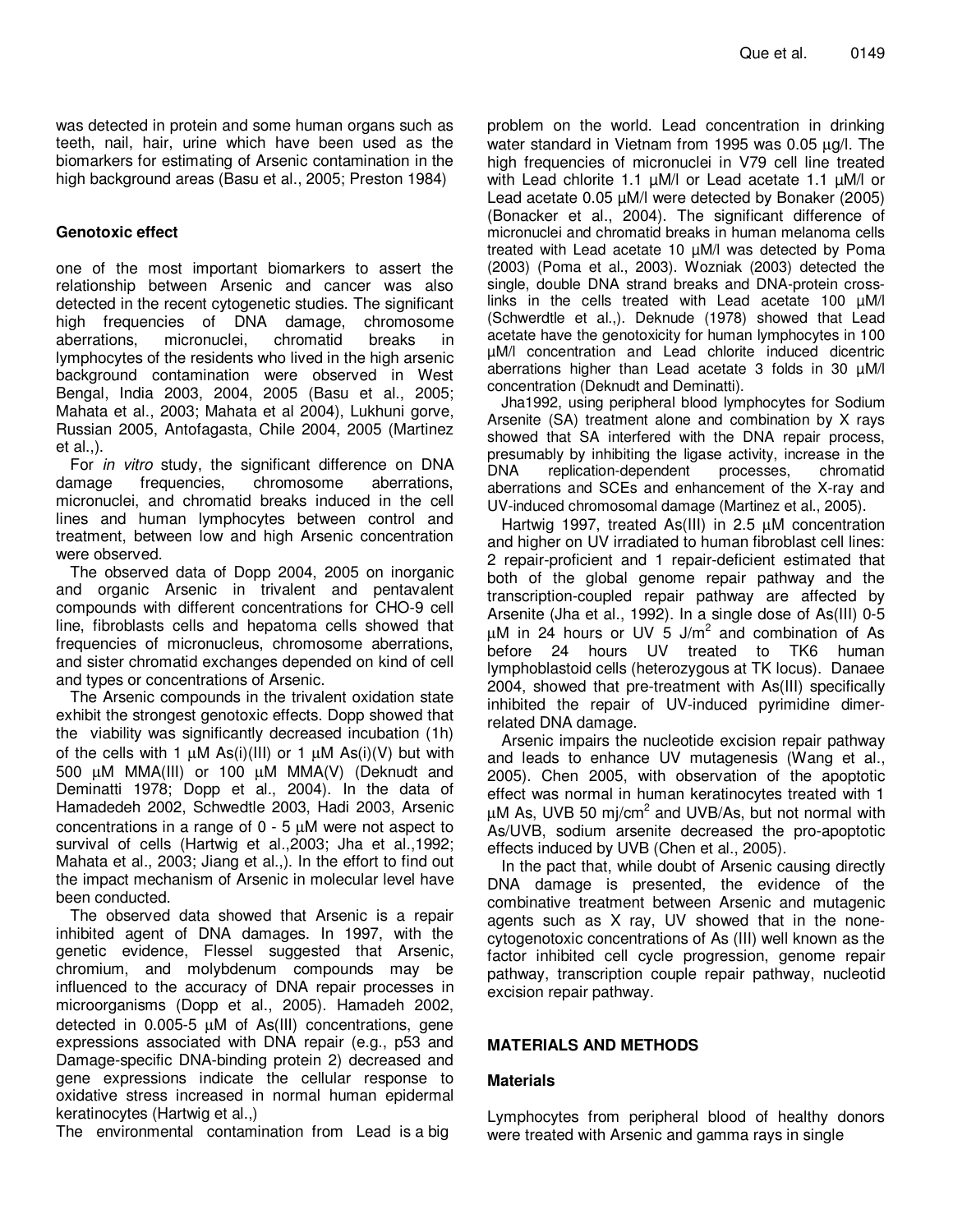**Table 1a**: The distribution of experimental combinations with Arsenic in the numbers from 1 to 15

|                                                                              | <b>Arsenic</b>  | Dose of gamma rays |                   |          |  |
|------------------------------------------------------------------------------|-----------------|--------------------|-------------------|----------|--|
| <b>Experimental parts</b>                                                    | concentration   | 0 Gv               | 0.5 <sub>GV</sub> | $1.0$ Gv |  |
| Pre-treatment (treated samples by As in 180 mins/37 ℃<br>before irradiation) | $0 \mu q/ml$    |                    |                   |          |  |
|                                                                              | $0.05 \mu g/ml$ |                    |                   |          |  |
|                                                                              | $0.10 \mu q/ml$ |                    |                   |          |  |
| Post-treatment (keep irradiated samples in 60 mins/37 ℃                      | $0.05 \mu g/ml$ | 10                 |                   | 14       |  |
| before treated by As)                                                        | $0.10 \mu g/ml$ |                    | 13                | 15       |  |

**Table 1b:** The distribution of experimental combinations with Lead in the numbers from 1' to 15'

| <b>Experimental parts</b>                                                    | Lead            | Dose of gamma rays |                   |                   |
|------------------------------------------------------------------------------|-----------------|--------------------|-------------------|-------------------|
|                                                                              | concentration   | 0 <sub>0</sub>     | 0.5 <sub>GV</sub> | 1.0 <sub>GV</sub> |
| Pre-treatment (treated samples by Pb in 180 mins/37 ℃<br>before irradiation) | 0 $\mu$ g/ml    |                    |                   |                   |
|                                                                              | $0.05 \mu g/ml$ | יפ                 |                   |                   |
|                                                                              | $2.0 \mu q/ml$  | 3'                 |                   | g,                |
| Post-treatment (keep irradiated samples in 60 mins/37 °C                     | $0.05 \mu g/ml$ | $10^{\circ}$       | 12'               | 14'               |
| before treated by Pb)                                                        | $2.0 \mu g/ml$  |                    | 13'               | 15'               |

concentrations and combined treatments for detecting chromosome aberrations.

The standard Arsenic solution  $As<sub>2</sub>O<sub>3</sub>$  in NaOH and HCl, pH 5.5 (100 µg/ml As) was obtained from Wako Pure Chemical Industries, Ltd, Japan. Dilution from 0.025 to 0.20 µg/ml As were prepared for treatments. The standard Lead nitrate  $\frac{1}{2}$ Pb(NO<sub>3</sub>)<sub>2</sub> was diluted in F<sub>10</sub> medium. Gamma rays <sup>60</sup>Co with Phantom 1 hole in National Institute of Radiation Sciences, Japan and gamma cell – Isscledavatel, Russia in Nuclear Research Institute, Vietnam with dose rate at exposed time 12.5 mGy/s were used for irradiation.

# **Methods**

The whole blood in Na-Heparine from heathy donors were used for investigations. Whole blood samples after treatments were cultured in RPMI 1640 (Sigma) medium supplied with 15% Fetal bovine serum (Gibco), 1% Kanamicine, 1% L-glutamine, 1.5% Phytohemaglutinin (Sigma) and Colchemid; incubated in 37° for 48 hours.

# **Treatments**:

+ Mitotic Index (MI) in As treatments 0, 0.025, 0.05, 0.10, 0.20 µg/ml and Pb treatments 0.05, 0.10, 0.15, 0.5, 2.0, 100, 500 µg/ml were analyzed to chose As and Pb concentrations for designed combinations in table 1a and 1b.

+ All treatments were devided into two parts: Pretreatment (As or Pb in 180 mins/37°C in medium without phytohemaglutinin and serum before irradiation) and Post-treatment (keep samples in 60 mins/37°C after irradiation in medium without phytohemaglutinin and

serum) before treated by As or Pb. The experimental combinations were designed following: - Mitotic Index (MI) and CA were analyzed for all combinations in tables 1a, 1b.

# **RESULTS AND DISCUSSION**

# **Mitotic index of lymphocytes treated with As2O3 and**   $Pb(NO<sub>3</sub>)<sub>2</sub>$

Treated with  $As<sub>2</sub>O<sub>3</sub>$ , for the single treatments, MIs of lymphocyte cultures in whole blood and separated lymphocyte were analysed for the Arsenic concentrations from 0, 0.025, 0.05, 0.10 and 0.20 µg/ml in 48 hours. MI was not detected in the cultured treatment with 0.20 µg/ml in both whole blood and separated lymphocyte cultures. The MI values (%) of the single treatments were 2.98  $\pm$  0.25, 2.80  $\pm$  0.26, 3.26  $\pm$  0.32, 1.01  $\pm$  0.07 in whole blood cultures and  $11.02 \pm 0.72$ ,  $10.16 \pm 0.80$ , 5.70  $\pm$  0.47, 4.54  $\pm$  0.41 in separated lymphocyte cultures, respectively. The data was showed in figure 1.

For the combined treatment, MI values were showed in figure 2 for the As/gamma combinations 1 to 9 and gamma/As combinations 10 to 15. The MI values (%) of the As/gamma combinations were  $3.36 \pm 0.41$ ,  $3.27 \pm 0.41$ 0.39, 1.16  $\pm$  0.15; 3.12  $\pm$  0.37, 1.83  $\pm$  0.14, 1.72  $\pm$  0.15 and 2.33  $\pm$  0.23, 1.57  $\pm$  0.15, 1.21  $\pm$  0.14, respectively to groups of gamma dose and As concentrations. For the gamma/As, MI values were  $3.05 \pm 0.35$ ,  $1.92 \pm 0.15$ ; 2.76  $\pm$  0.28, 1.33  $\pm$  0.14 and 1.82  $\pm$  0.16, 1.45  $\pm$  0.13, respectively.

There were decrease in MI values following increasing As concentrations in the same group of gamma rays doses 0 Gy, 0.5 Gy and 1.0 Gy. The MI values were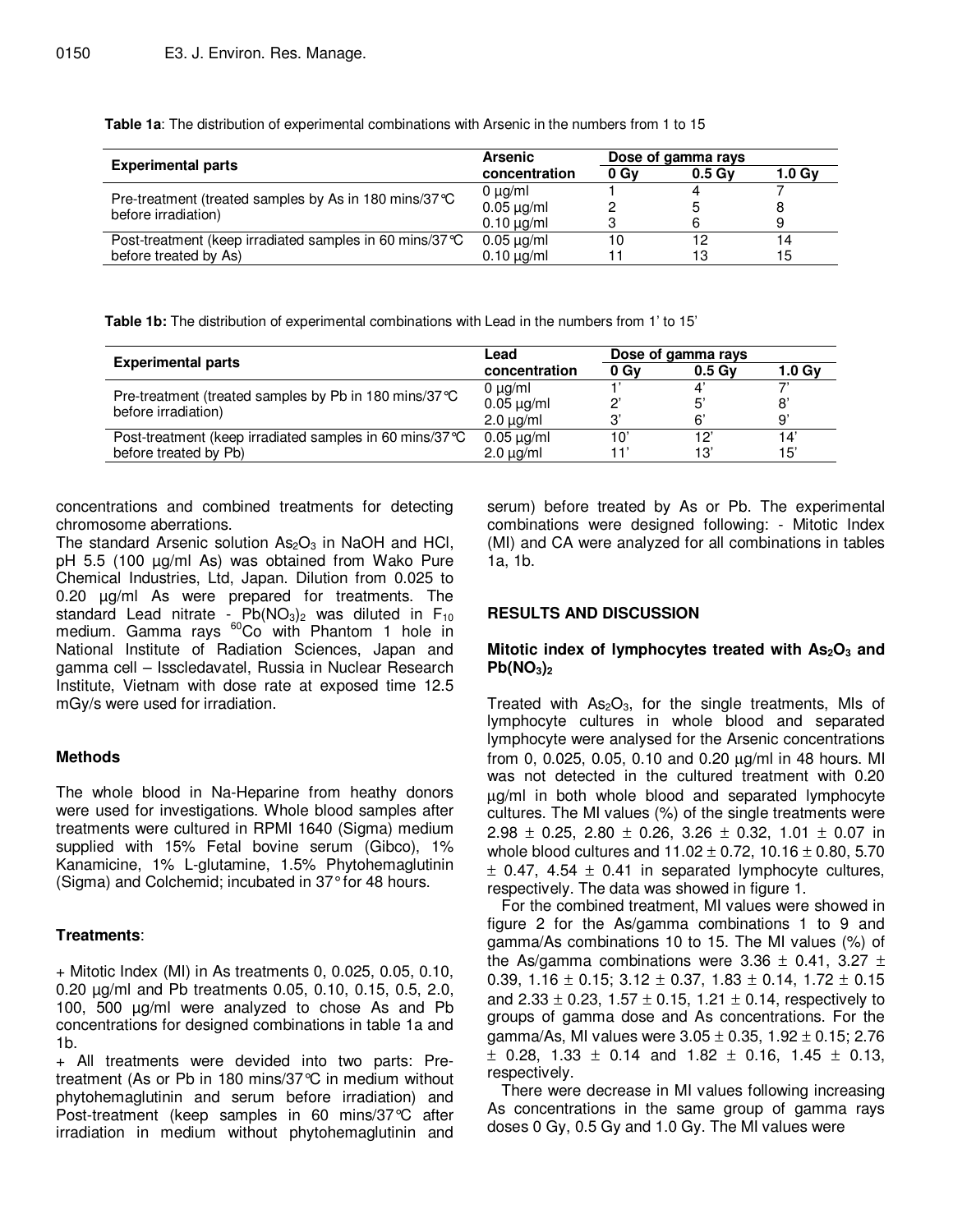

**Figure 1:** Mitotic index for the single treatments with Arsenic



**Figure 2:** Mitotic index for the combinations As/gamma and gamma/As



Figure 3: Mitotic index for the single treatments with Pb2<sup>+</sup>

strongly depending on Arsenic concentrations, there were decreased 1/3 with whole blood culture in 0.10 µg/ml concentration and 1/2 with separated lymphocyte culture in 0.05 µg/ml concentration. The mitotic index in all experiments was expressed a strong influence of Arsenic in single concentration also in combinations of pre and post irradiation. This result give a suggestion that the limit to 0.05 µg/l Arsenic in drinking water of WHO standard were not safety in the case of  $As<sub>2</sub>O<sub>3</sub>$  contamination.

Treated with  $Pb(NO<sub>3</sub>)<sub>2</sub>$ , for the single treatments, MI values were not changed in the treatments from 0.05 to 2.0 µg/ml concentrations, MI value was decreased 5 folds with 100  $\mu$ g/ml concentration and not detected in 500 µg/ml concentration. For the combined treatments, the average frequency and standard error of MI values among combinations were 2.59%  $\pm$  0.28%, there were not changed on MI values among the combinations with the same dose of gamma rays (figure 3 and 4).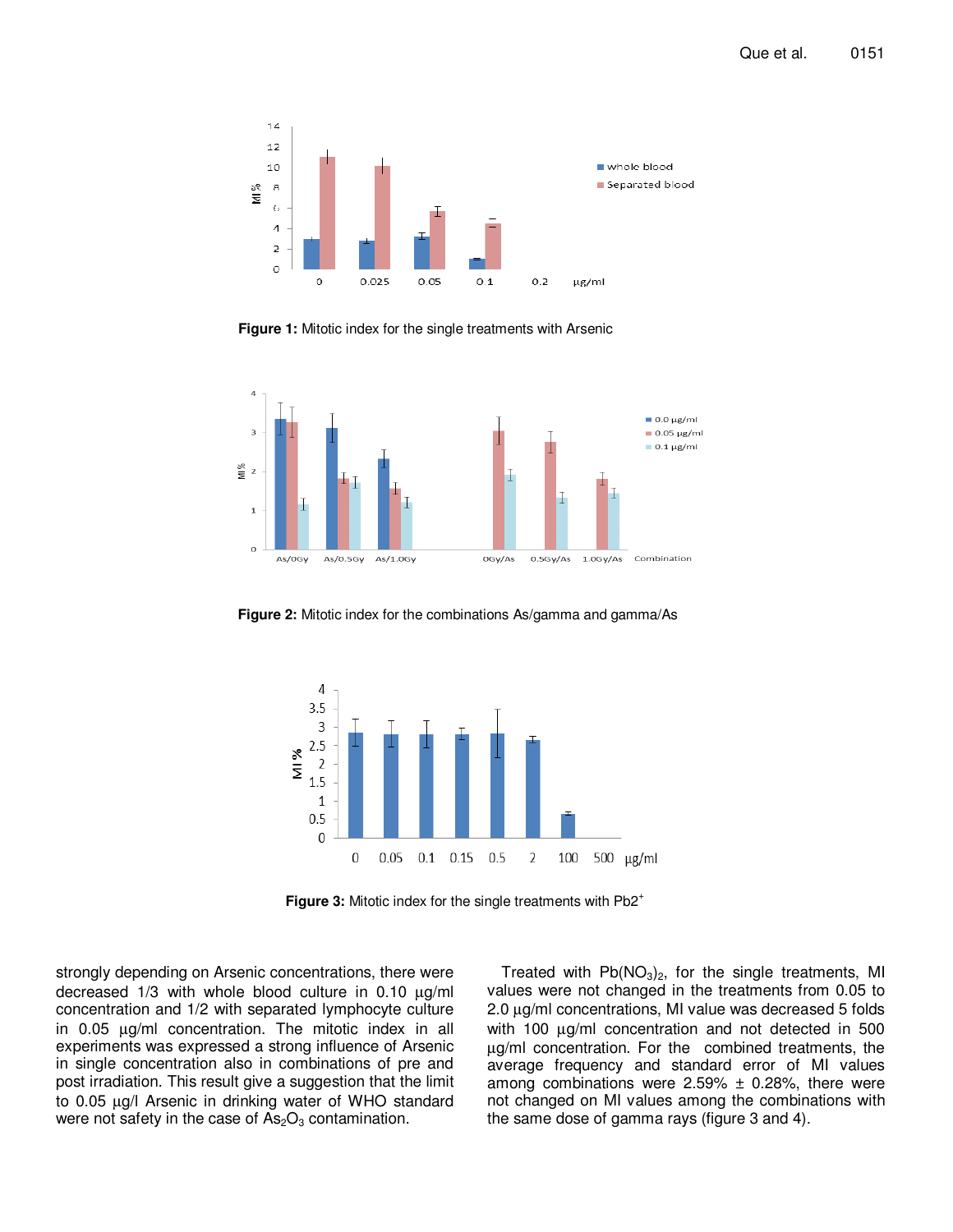

**Figure 4:** Mitotic index for the combinations Pb/gamma and gamma/Pb



**Figure 5:** Frequencies of dicentric, fragments and chromatid breaks in the combined complexes Arsenic/gamma (1-15)

#### **Chromosome aberrations after treatments with As2O<sup>3</sup> and Pb(NO3)<sup>2</sup>**

#### **In types**

With  $As_2O_3$ , dicentric aberrations were not detected at the Arsenic 0.05 and 0.10  $\mu$ g/ml concentrations single after 48 hours, but fragment aberrations and chromatid breaks were detected at 0.05, 0.10 µg/ml and 0 µg/ml (combinations 1, 2, 3, 10, 11). Dicentrics, fragments and chromatid breaks were detected at the combinations for gamma 0.5 Gy, 1.0 Gy; As/gamma (0.05-0.10 µg.ml- $1/0.05$  Gy, 0.05-0.10  $\mu$ g.ml<sup>-1</sup>/1.0 Gy) and gamma/As (0.5) Gy/0.05-0.10  $\mu$ g.ml<sup>-1</sup>, 1.0 Gy/0.05-0.10  $\mu$ g.ml<sup>-1</sup>). The types of chromosome aberration were not difference between those of gamma ray alone, As/gamma and gamma/As combinations. With  $Pb(NO<sub>3</sub>)<sub>2</sub>$ , dicentric aberrations were not detected at the combinations with Lead alone. Dicentric, fragment were detected at the combinations for gamma alone: 0.5 Gy, 1.0 Gy, Pb/gamma (0.05-2.0  $\mu$ g.ml<sup>-1</sup>/0.05 Gy, 0.05-2.0  $\mu$ g.ml<sup>-1</sup>/1.0

Gy) and gamma/Pb (0.5 Gy/0.05-2.0  $\mu$ g.ml<sup>-1</sup>, 1.0 Gy/0.05-2.0  $\mu$ g.ml<sup>-1</sup>). The chromosome aberration types were not difference between those of gamma ray alone, Pb/gamma and gamma/Pb combinations.

#### **In frequencies**

The results for frequencies were presented in figure 5 for Arsenic action and figure 6 for Lead action. For the Arsenic single treatments (1, 2, 3), there were none dicentric detected, frequencies of fragment and frequencies of chromatid breaks were also lower than 1%, mean that those lower than spontaneous frequencies. Actually, the single concentrations of Arsenic in 0.05 µg/ml and 0.10 µg/ml were not aspect to frequencies of chromosome aberrations, it means that the Arsenic concentrations limited to 0.10 µg/ml concentration were none-chromosome aberrations. The Arsenic single action was not created DNA deletions lead to chromosome aberrations, For the combinations in the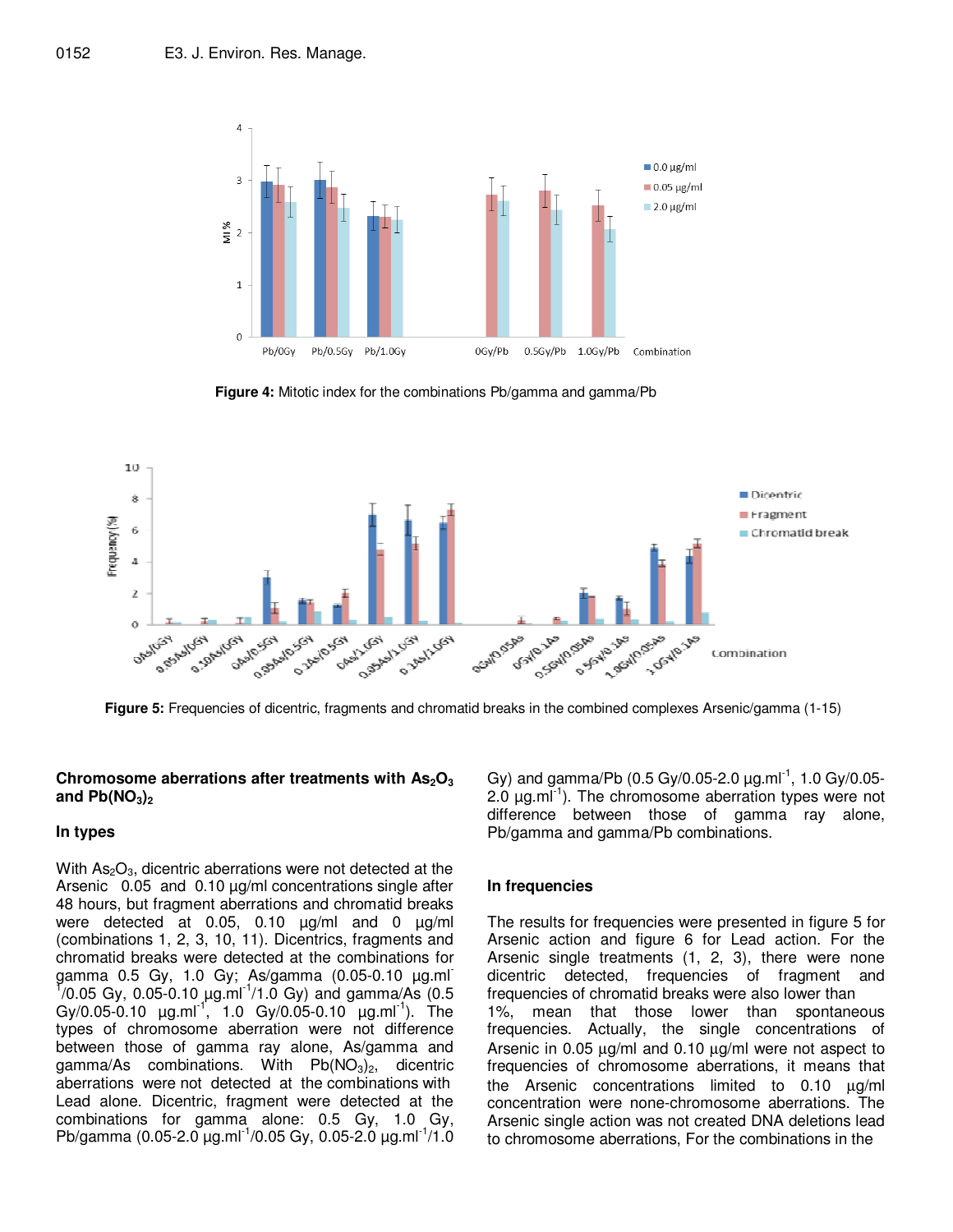

**Figure 6:** Frequencies of dicentric, fragments and chromatid breaks in the combined complexes Lead/gamma

same group gamma rays dose, there were abnormal in frequencies of chromosome aberration types, in those frequencies of dicentric was changed  $\pm$  0.95% in the same dose group 0.5 Gy (combinations 4, 5 and 6) and  $\pm$ 0.26% in 1.0 Gy (combinations 7, 8 and 9), it means that the personal biodose in the case of the victims who related to environmental toxins such as Arsenic contamination will be changed.

In the combinations with pre-treatments, instead of none chomosome aberrations in the single treatments, they were detected in the combined treatments with changing of frequencies in each group of the same gamma rays dose but difference of Arsenic concentrations. In all combined treatments from point 2 to point 9, the chromatid breaks frequencies were not over 1% and not clear difference.

The dicentric frequencies was not arranged in order of Arsenic concentrations in the same dose of gamma rays, but the evidence of identical dicentric frequencies in the group 4, 5, 6 (0.5 Gy) and group 7, 8, 9 (1.0 Gy) were confirmed by Arsenic action. Alternatively, the fragment frequencies were distinguished clearly among the point 4 and 5, 6 (0.05  $\mu$ g/ml), and among the point 7 and 8, 9  $(0.10 \text{ µg/ml})$ . In those, for Arsenic  $0.05 \text{ µg/ml}$ concentration, the difference of fragment frequencies between point 4 and 5, 7 and 8 was not so high, it mean that there was no chromosome aberration effects caused by Arsenic in this concentration, this result agreed with supports of Arsenic Standard in Drinking Water of WHO. The clear difference of fragment frequencies between point 4 and 6, point 7 and 9 showed that Arsenic aspect strongly to increasing of these effects in 0.10  $\mu$ g/ml concentration.

In the combinations with post-treatment, the changing of chromatid breaks, dicentric, fragment was considered

according to groups of same As concentration/difference of gamma rays dose and same dose of gamma rays dose/difference of As concentration. The data showed that frequencies of chromatid breaks were not depended on As concentrations, but the frequencies of dicentric and fragment were still depended on As concentrations in same gamma rays dose group. The situation of type and frequency of the combinations with post-treatments showed that Arsenic in 0.05 to 0.10  $\mu$ g/ml concentration still aspect to the induction of chromosome aberrations post irradiation 60 minutes. There were correspondence with some others, who detected that 210 minutes was the time needed to complete the information of chromosome aberration after irradiation.For the single treatments with Lead, the frequencies of fragments and chromatid breaks were not showed the significant difference with those in control.

For the combined treatments, in spite of chromosome and chromatid aberration types were detected in the combinations, but the frequencies of these were difference with the results from As treatments. There were not changing of dicentric and fragment frequencies in each group of the same gamma rays dose but difference of Lead concentrations, it means that Lead 0.05 to 2.0 µg/ml concentration did not cause the changing of types and frequencies of chromosome aberrations induced by radiation.

The actions of Arsenic  $(3^+)$  in 0.05 to 0.10  $\mu$ g/ml concentration to types and frequencies of chromosome aberrations were analysed from the combinations of each group of the same gamma rays dose. The presentation of high fragment frequencies depended on two pathways for maintaining fragments, first was the mis-repair of DNA damages induced by gamma rays lead to increase double strand breaks, second was the un-join of free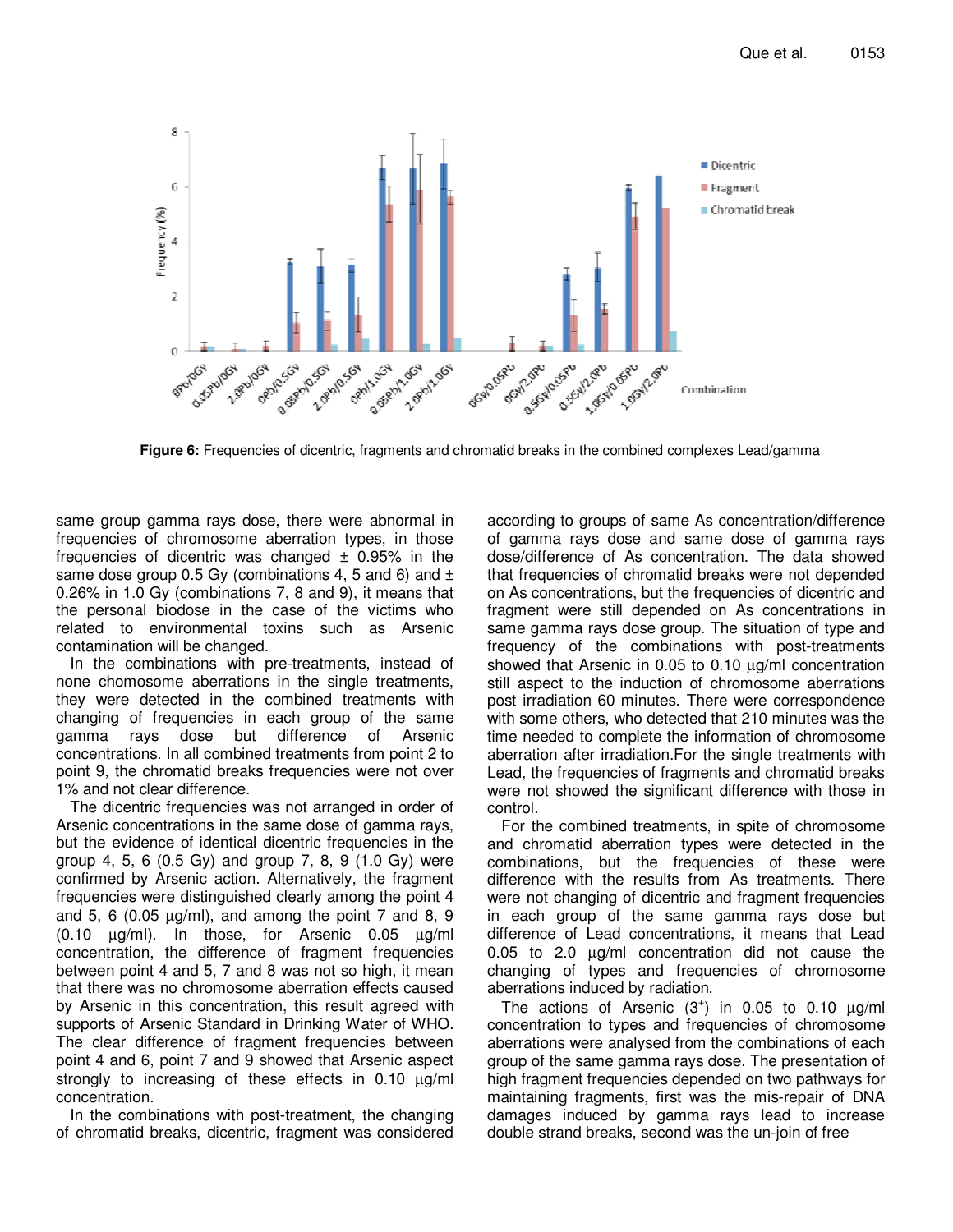ends from the new double strand breaks. There were clear that Arsenic caused a increasing of double strand breaks, this evidence corresponded to the studies of Jha1992, Hartwig 1997, Chen 2005, in those Arsenic inhibited the repair systems of DNA damages.

The bounding of Arsenic to DNA and protein molecules, also DNA damages was explained such as the main factors creased the increasing of abnormal chromosome. The evidence in table 3 that the presenting in low levels of dicentric but high levels of fragment in the point 5 and 6 were explained by the maintenance of inactive cohensive free ends of double strand breaks. The increasing of fragment in point 5, 6, 8, 9 can be also explained that the free ends from new double strand breaks were not blunt free ends and the unblunt free ends of those will be loss join to create dicentric or joint fragments.

## **Conclusions**

Arsenic  $(As<sub>2</sub>O<sub>3</sub>)$ in concentration from 0.05 to 0.10  $\mu$ g/ml and Lead  $(Pb(NO<sub>3</sub>)<sub>2</sub>$  in concentration from 0.05 to 2.0 µg/ml caused decrease MI in human lymphocytes. The toxicity of As for MI were different between whole bloob culture and lymphocyte's separated culture, MI  $LD_{50}$  for separated lymphocytes was  $0.05 \mu g/ml$  and for whole blood culture was 0.10  $\mu$ g/ml, it mean that serum in whole blood due to decrease of As toxicity for MI. Arsenic in concentrations limited to 0.10 µg/ml and Lead in concentrations limited to 2.0 µg/ml itself were not induced chromosome aberrations in the first cycle of human lymphocytes *in vitro*.

The frequency of dicentric aberrations decreased with increasing Arsenic concentration in the combinations exposed to the same dose of gamma rays, but frequencies of fragment aberrations increased with increasing Arsenic concentrations in these combinations. The frequency of dicentric and fragment aberrations was not changed with increasing Lead concentration in the combinations exposed to the same dose of gamma rays.

Change in frequency of dicentric and fragment aberrations was not so difference between pre-irradiation and post-irradiation combinations exposed to the same dose of gamma rays. These showed that 60 minutes after irradiation was not full time to complete the DNA damage repair progress. We suggest that Arsenic and Lead do not directly cause chromosome aberrations but Arsenic affects the DNA damage repair of lymphocytes. The Arsenic action can lead to decreasing dicentrics and increasing fragments (inactive cohensive free ends) by binding the blunt free-end of double strand breaks.

For biological dosimetry and for the dangerous level of radiations, because dicentric are used as a biomarker for dose assessments, the presence of Arsenic will cause the dosimetric value to be incorrectly recorded. The prevention of the relinking of strand breaks of DNA will

increase the danger level of exposure to ionizing radiation.

# **ACKNOWLEDGEMENTS**

We have many thank for Prof. PhD. Mitsuaki Yoshida, Institute of Radiation Emergency Medicine, Hirosaki University,Japa

#### **REFERENCES**

- Basu A, Som A, Ghoshal S, Mondal L, Chaubey RC, Bhilwade HN, Rahman MM, Giri AK. (2005). 'Assessment of DNA damage in peripheral blood lymphocytes of individuals susceptible to Asen induced toxicity in West Bengal, India', Toxicol Lett. 2005 Oct 15;159(1):100-12.
- Bonacker D, Stoiber T, Bohm KJ, Prots I, Wang M, Unger E, Their R, Bolt HM, Degen GH (2005). 'Genotoxicity of inorganic lead salts and disturbance of microtubule function', Environ Mol Mutagen. 45 (4): 346-353
- Chen PH, Lan CC, Chiou MH, Hsieh MC, Chen GS (2005). 'Effects of arsenic and UVB on normal human cultured keratinocytes: impact on apoptosis and implication on photocarcinogenesis', Chem Res Toxicol. 2005 Feb; 18: 139-44
- Danaee H, Nelson HH, Liber H, Little JB, Kelsey KT (2004). 'Low dose exposure to sodium arsenite synergistically interacts with UV radiation to induce mutations and alter DNA repair in human cells', Mutagenesis. 2004 Mar;19(2):143-8.
- Deknudt G, Deminatti M (1978). 'Chromosome studies in human lymphocytes after in vitro exposure to metal salts', Toxicology. 10(1): 67-75.
- Dopp E, Hartmann LM, Florea AM, Von Recklinghausen U, Pieper R, Shokuhi B, Rettenmeier AW, Hirner AV, Obe G (2004). 'Uptake of inorganic and organic derivatives of arsenic associated with induced cytotoxic and genotoxic effects in Chinese hamster Ovary (CHO) cells', Toxicol Appl Pharmacol. 2004, 201: 156-65.
- Dopp E, Hartmann LM, Von Recklinghousen U, Florea AM, Rabieh S, Zimmermann U, Shokouhi B, Yadav S, Hirner AV, Rettenmeier AW (2005). 'Forced uptake of trivalent and pentavalent methylated and iorganic arsenic and its cyto/genotoxicity in fibroblasts and hepatoma cells', Toxicol Sci. 2005 Sep; 87(1):46-56.
- Hamadeh HK, Trouba KJ, Amin RP, Afshari CA, Germolec D (2002). 'Coordination of altered DNA repair and damage pathways in arsenite exposed', Toxicol Sci. 2002 Oct; 69(2):306-16.
- Hartwig A, Blessing H, Schwerdtle T, Walter I (2003). 'Modulation of DNA repair processes by arsenic and selenium compounds', Toxicology. 2003 Nov 15;193(1-2):161-9.
- Hayata I (2005) 'Chromosomal mutants by low dose radiation vs. those by other mutagenic factors', Elservier, International Congress Series1276,17-20.
- IAEA-International Atomic Energy Agency (1986). 'Biological dosimetry: Chromosomal aberration analysis for dose assessment', Tec. Rep. Series No 160,Vienna.
- IAEA-International Atomic Energy Agency (2001). '*Cytogenetic Analysis for Radiation Dose Assessment'*. Tec. Rep. Series no. 405, Vienna
- IAEA-International Atomic Energy Agency (2005). '*Generic procedures for medical response during a nuclear or radical emergency'*, Emergency preparedness and response, co-sponsored by IAEA and WHO, Vienna.
- Jha AN, Noditi M, Nilsson R, Natarajan AT (1992). 'Genotoxic effects of sodium arsenic on human cells', Mutat Res. 1992 Dec 16;284(2):215- 21.
- Jiang T, Isamu Hayata, et al (2000). 'Dose effect ralationship of dicentric and ring chromosomes in lymphocytes of individuals living in the high background radiation area in China', J.Radiat. Res., 41, 63- 68.